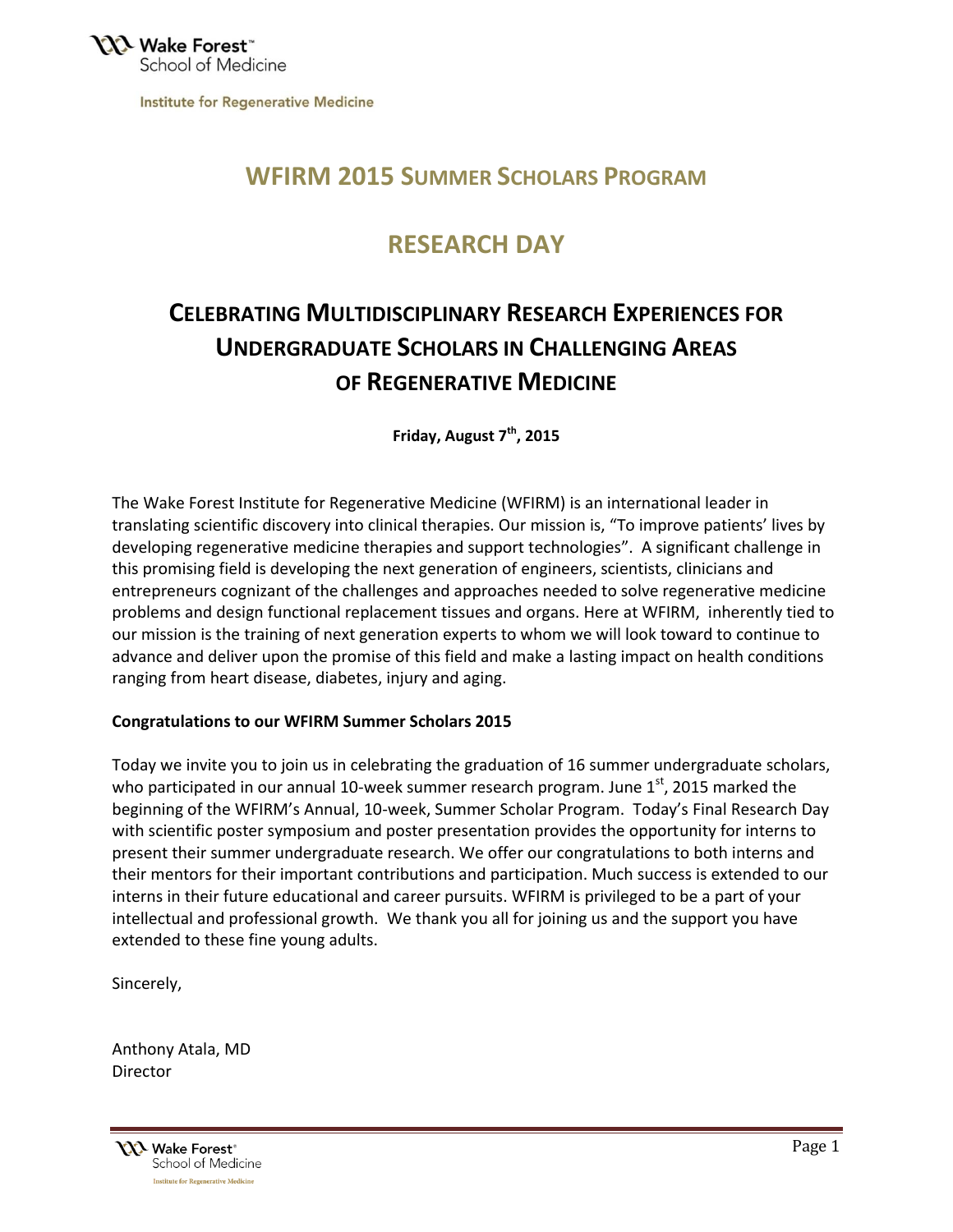## **2015 WFIRM Summer Scholars**

| <b>Summer Scholar</b>                                                                                      | <b>Primary Mentor(s)</b>                                                                                                                                         |
|------------------------------------------------------------------------------------------------------------|------------------------------------------------------------------------------------------------------------------------------------------------------------------|
| <b>Mark Bartel</b><br>North Carolina State University<br>Biomedical & Electrical Engineering,<br>Sophomore | John D. Jackson, PhD, Associate Professor                                                                                                                        |
| <b>Bryan Chan</b><br><b>Cornell University</b><br>Bioengineering, Senior                                   | Anthony Atala, MD, Professor and Director<br>of WFIRM                                                                                                            |
| Savannah Est<br><b>Washington University</b><br><b>Biomedical Engineering, Sophomore</b>                   | Anthony Atala, MD, Professor and Director<br>of WFIRM                                                                                                            |
| <b>Sarah Grebennikov</b><br>University of Oklahoma<br>Microbiology, Junior                                 | Thomas Shupe, PhD, Assistant Professor                                                                                                                           |
| Samantha Eryn Huddleston<br>University of Missouri<br>BioEngineering, Junior                               | Frank Marini, PhD, Professor                                                                                                                                     |
| <b>Michael Hunckler</b><br>University of Notre Dame<br>Mechanical & Bioengineering, Senior                 | Emmanuel Opara, PhD, Professor                                                                                                                                   |
| <b>Blake Johnson</b><br>University of Iowa<br>Human Physiology, Junior                                     | John Jackson, PhD, Associate Professor                                                                                                                           |
| <b>Ryan Louer</b><br><b>Purdue University</b><br>Biochemistry, Senior                                      | Anthony Atala, MD, Professor, Director of<br>WFIRM, James Yoo, MD, PhD, Professor,<br>Associate Director, CSO and John D. Jackson,<br><b>Associate Professor</b> |
| <b>Tian McCann</b><br>University of Connecticut<br><b>Biomedical Engineering, Junior</b>                   | Khalil Bitar, PhD, Professor                                                                                                                                     |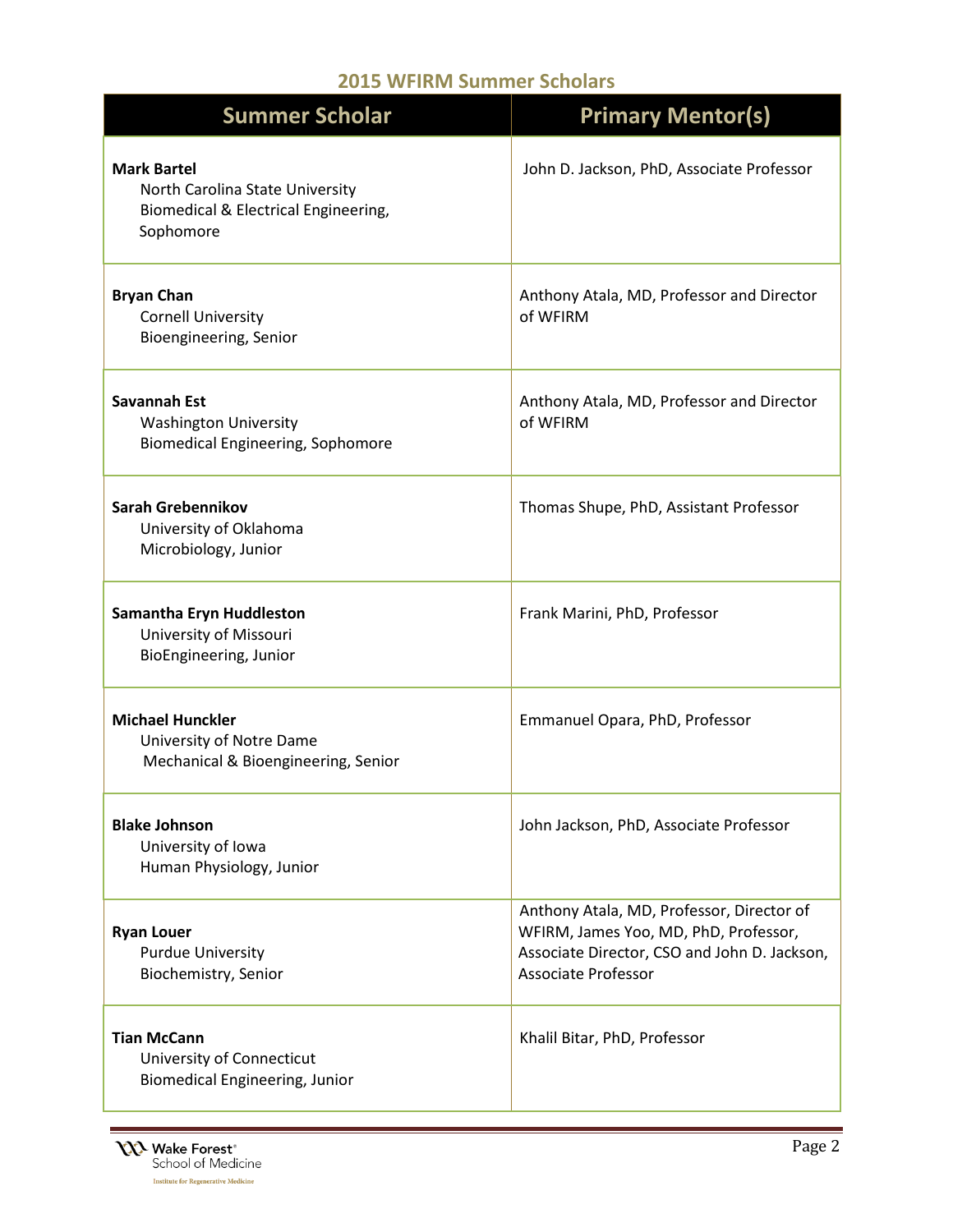| <b>Summer Scholar</b>                                                                               | <b>Primary Mentor(s)</b>                                                                                                                                           |
|-----------------------------------------------------------------------------------------------------|--------------------------------------------------------------------------------------------------------------------------------------------------------------------|
| <b>Maxwell Marlowe</b><br>University of Tennessee<br>Biology, Junior                                | Shay Soker, PhD, Professor                                                                                                                                         |
| <b>Natasha Morales</b><br>Salem College<br>Chemistry & Math, Senior                                 | Frank Marini, PhD, Professor                                                                                                                                       |
| Amanda Paraluppi Bueno<br>University of Idaho<br><b>Biomedical Sciences, Senior</b>                 | Graca Almeida-Porada, MD, PhD, Professor<br>and Christopher Porada, PhD, Associate<br>Professor                                                                    |
| <b>Tracey Pu</b><br><b>Wake Forest University</b><br>Biology & Studio Art, Junior                   | Benjamin Harrison, PhD, Associate<br>Professor, Chief of Lab Operations and Tracy<br>Criswell, PhD, Assistant Professor                                            |
| <b>Ivy Shen</b><br>Dartmouth College<br>Neuroscience, Junior                                        | Frank Marini, PhD, Professor                                                                                                                                       |
| <b>Brian Shing</b><br>University of California, Berkeley<br>Molecular & Cellular Biology, Sophomore | Anthony Atala, MD, Professor, Director of<br>WFIRM and James Yoo, MD, PhD, Professor,<br>Associate Director, CSO and In Kap Ko, PhD,<br><b>Assistant Professor</b> |
| <b>Samantha Austin Starr</b><br>George Washington University<br>Biomedical Engineering, Junior      | Heng-Jie Cheng, MD, PhD, Assistant<br>Professor                                                                                                                    |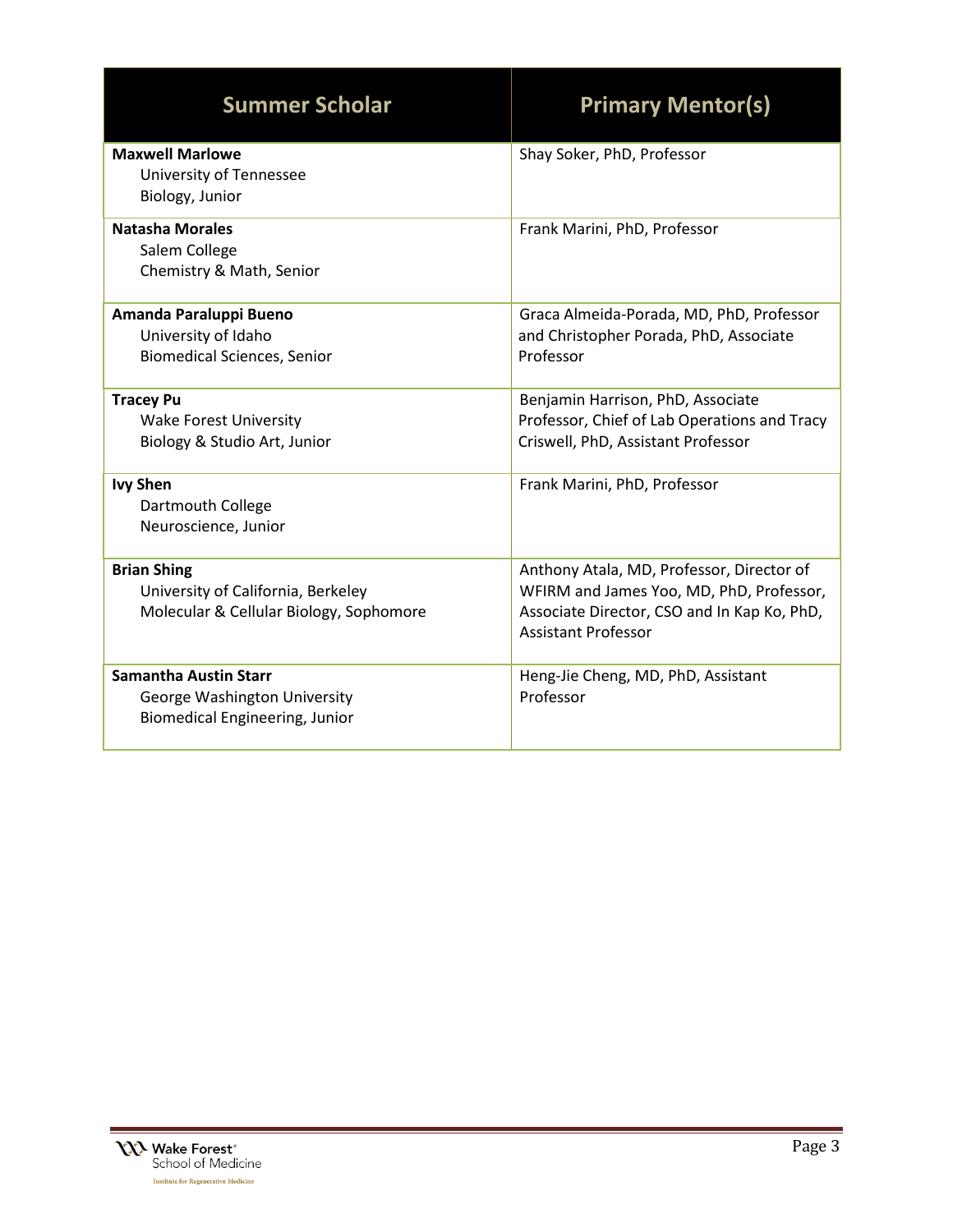## **WFIRM Summer Scholars Final Research Day 2015**

## **Friday, August 7th, 2015<sup>1</sup>**

## **Wake Forest Biotech Place Conference Center 575 N. Patterson Avenue, Winston Salem, NC 27101**

[Event Venue Map](http://www.wakehealth.edu/uploadedFiles/User_Content/Research/Institutes_and_Centers/WF_Institute_for_Regenerative_Medicine/Education_Programs/Regenerative_Medicine_Essentials/Directions%20to%20WF%20Biotech%20Place.pdf) and [Parking Map](http://www.wakehealth.edu/uploadedFiles/User_Content/Research/Institutes_and_Centers/WF_Institute_for_Regenerative_Medicine/Education_Programs/Regenerative_Medicine_Essentials/WFIQ%20North%20Parking%20-%20P1%20Highlighted.pdf)

### **SCHEDULE**

| 7:30 am to 8:00 am  | Summer Scholars Arrival: Preparation, Poster Set-up and Photo Session                                                                                                                                          |
|---------------------|----------------------------------------------------------------------------------------------------------------------------------------------------------------------------------------------------------------|
| 8:00 am to 8:30 am  | Guest Arrivals: Registration w/coffee                                                                                                                                                                          |
| 8:30 am to 8:45 am  | <b>Welcome and Overview</b>                                                                                                                                                                                    |
|                     | Anthony Atala, MD, Director, WFIRM and Joan Schanck, MPA, Summer Scholars<br>Program Director                                                                                                                  |
| 8:45 am to 9:15 am  | Key Note: Training and Supporting the Future Biomedical Workforce<br>Dr. Richard Baird, Director, Division of Interdisciplinary Training at the National<br>Institute of Biomedical Imaging and Bioengineering |
| 9:15 am to 10:30 am | Summer Scholars' Presentations - Part I (Note: Group Q&A Follows each session)                                                                                                                                 |

#### **Session 1**

| Savannah Est       | OPTIMIZATION OF A 3D BIOPRINTED TRACHEA IMPLANT                                                       |
|--------------------|-------------------------------------------------------------------------------------------------------|
| <b>Bryan Chan</b>  | <b>CHARACTERIZING THE MULTIPOTENT LUNG PROGENITOR PHENOTYPE</b>                                       |
| <b>Tian McCann</b> | NEO-INNERVATION USING INJECTION OF HUMAN NEURAL PROGENITOR CELLS<br><b>FROM THE GUT</b>               |
| <b>Mark Bartel</b> | IDENTIFICATION AND CHARACTERIZATION OF NOVEL C-MYC ACTIVATORS FOR<br>INNER EAR HAIR CELL REGENERATION |

 1 *The Wake Forest Biotech Place Conference Center is located on the first floor of the 575 N. Patterson Avenue facility. Registration, lunch and poster session is held in the 7,5000 square foot Atrium. The Welcome, Keynote and Scholar Presentations are held in the first floor auditorium.*

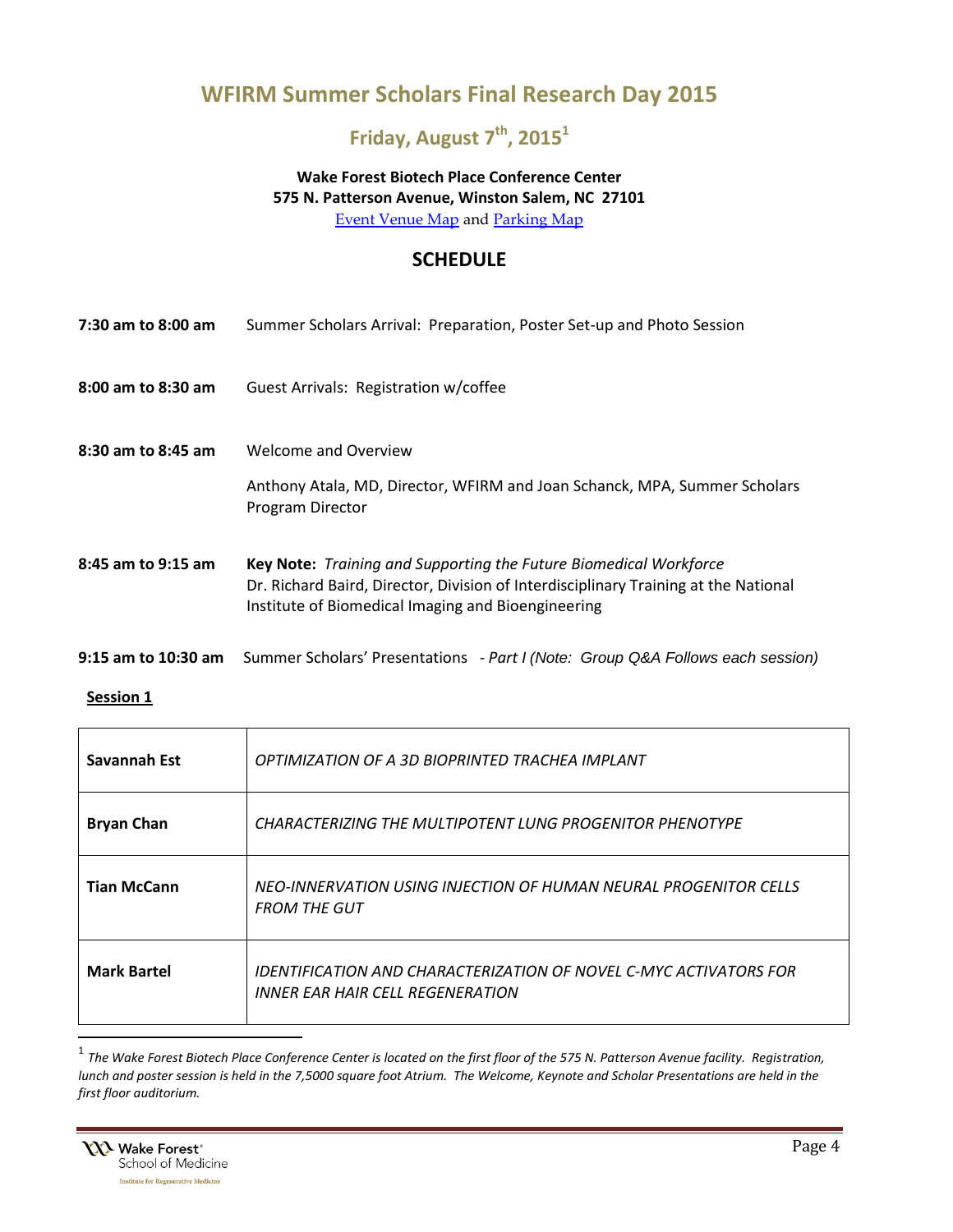### *WFIRM Summer Scholars' Final Research Day Schedule (cont.)*

### **Session 2**

| Samantha Austin      | THE SEARCH FOR AND RESEARCH OF SUITABLE CARDIOMYOCYTES FOR HEART                                                 |
|----------------------|------------------------------------------------------------------------------------------------------------------|
| <b>Starr</b>         | <b>REGENERATION</b>                                                                                              |
| <b>Blake Johnson</b> | ENGINEERING FUNCTIONAL THYMUS ORGANOIDS                                                                          |
| <b>Ivy Shen</b>      | MULTI-PHOTON IMAGING AND TOPOGRAPHICAL VISUALIZATION OF ICYTE CLEARED<br><b>WHOLE-ORGAN REGENERATIVE TISSUES</b> |
| Samantha Eryn        | MULTISPECTRAL CELLULAR CHARACTERIZATION OF NORMAL AND CLODRONATE                                                 |
| <b>Huddleston</b>    | TREATED BLADDER REGENERATION                                                                                     |

### **10:30 am to 10:45 am** Coffee Break

**10:45am to 11:45 pm** Summer Scholars' Presentations – *Part II (Group Q&A Follows each session)*

#### **Session 3**

| <b>Maxwell Marlowe</b>  | IDENTIFICATION OF FACTORS CONTRIBUTING TO FETAL LIVER FIBROSIS IN A NOVEL<br>IN VITRO MODEL                     |
|-------------------------|-----------------------------------------------------------------------------------------------------------------|
| <b>Tracey Pu</b>        | <b>EFFECTS OF PARTICULATE OXYGEN GENERATORS ON ANGIOGENESIS</b>                                                 |
| Sarah Grebennikov       | VASCULAR CONSTRUCT FOR FCHO "BODY ON A CHIP" PLATFORM                                                           |
| <b>Michael Hunckler</b> | ALGINATE MICROBEAD PRODUCTION FOR CELL MICROENCAPSULATION USING<br><b>FLOW-FOCUSING MICROFLUIDIC TECHNOLOGY</b> |

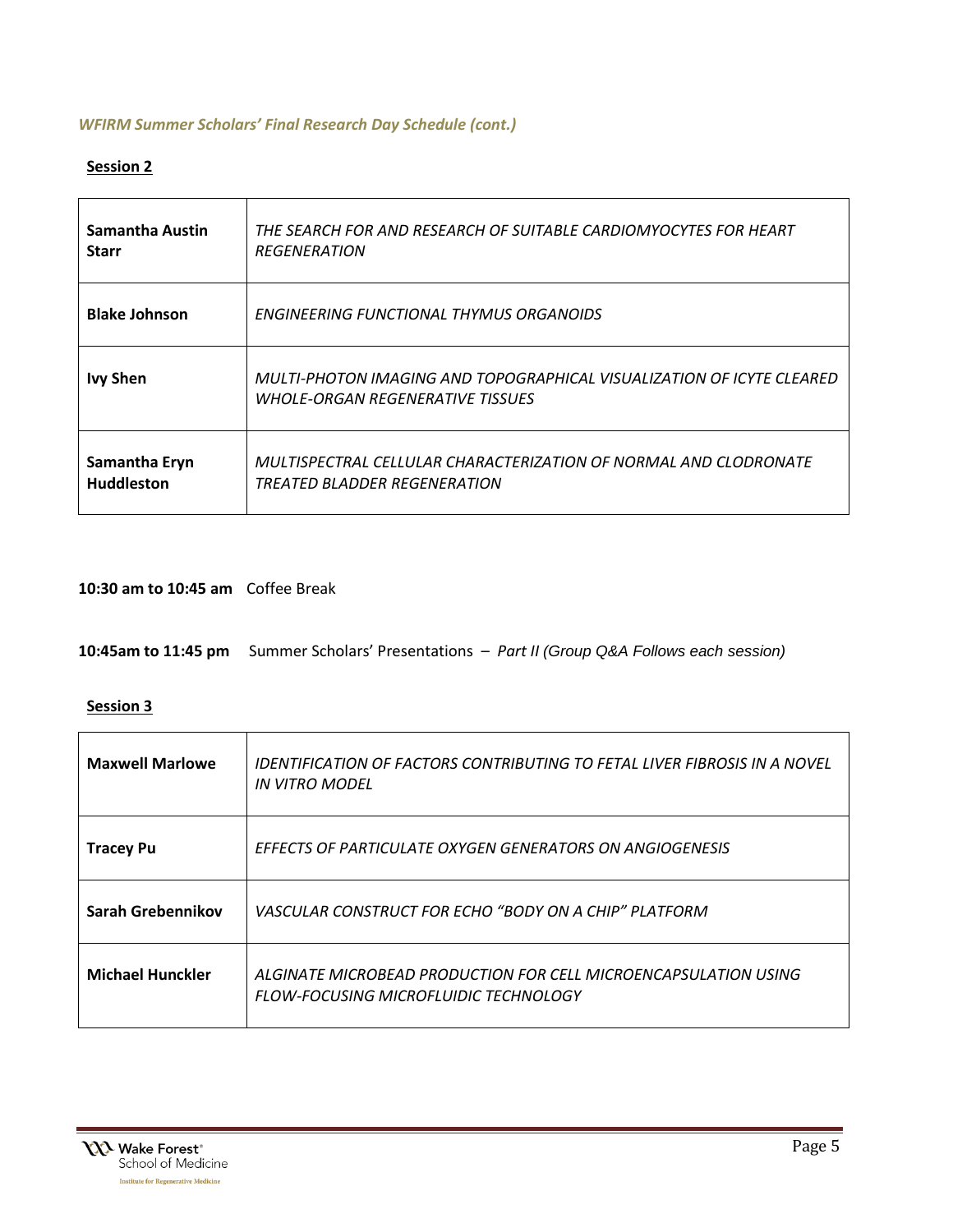### **Session 4**

| <b>Natasha Morales</b>           | DECIPHERING THE HIERARCHY OF STROMA IN BREAST CANCER UTILIZING<br>MULTISPECTRAL ANALYSIS                                                              |
|----------------------------------|-------------------------------------------------------------------------------------------------------------------------------------------------------|
| Amanda Paraluppi<br><b>Bueno</b> | EVALUATION OF THE THERAPEUTIC POTENTIAL OF IMMUNOMODULATORY<br>ENDOTHELIAL PROGENITOR CELLS IN A MURINE MODEL OF INFLAMMATORY<br><b>BOWEL DISEASE</b> |
| <b>Brian Shing</b>               | DEVELOPMENT OF A DELIVERY SYSTEM OF PLACENTAL STEM CELL-DERIVED<br>TROPHIC FACTORS FOR KIDNFY DISFASF                                                 |

| 11:45am to 12:00 pm | Wrap-Up/Certificates of Completion                                                                                   |
|---------------------|----------------------------------------------------------------------------------------------------------------------|
| 12:00pm to 1:00 pm  | Buffet Lunch in the Atrium at Wake Forest Biotech Place                                                              |
| 1:00pm to 2:45 pm   | Poster Session in the Atrium at Wake Forest Biotech Place                                                            |
| 2:45 pm to 3:15 pm  | Lab Tours at the Wake Forest Institute for Regenerative Medicine <sup>2</sup><br>(Guest sign-up during registration) |

 2 [The Wake Forest Institute for Regenerative Medicine](https://www.google.com/maps/dir/) is located < 1 mile from Wake Forest Biotech Place with address: 391 Technology Way, Winston-Salem, NC 27101